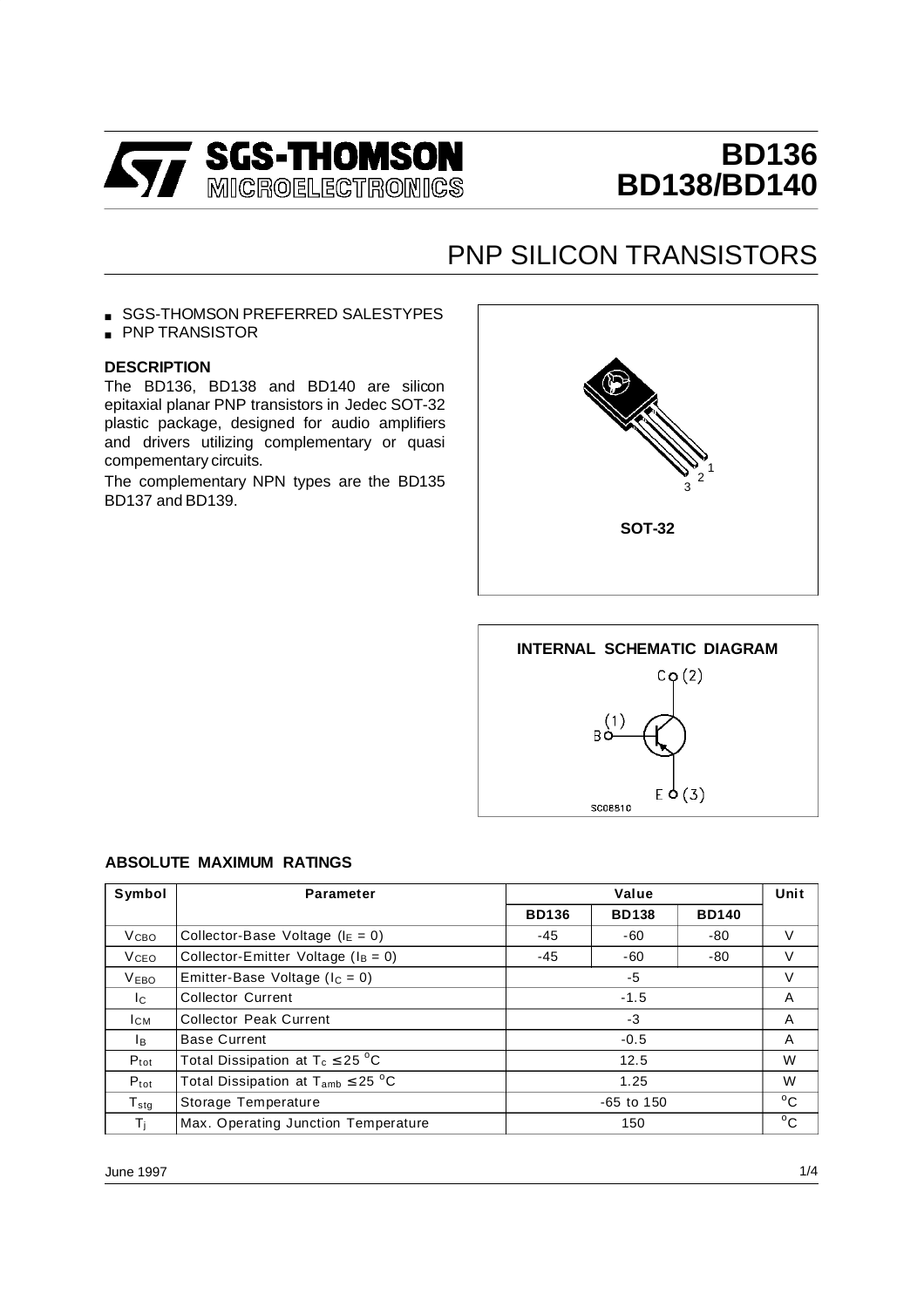## **THERMAL DATA**

|  | $Rthi - case$ | Junction-case<br>Resistance<br>Thermal | Max |  | $^{\circ}$ C/W |
|--|---------------|----------------------------------------|-----|--|----------------|
|--|---------------|----------------------------------------|-----|--|----------------|

### **ELECTRICAL CHARACTERISTICS**  $(T_{\text{case}} = 25 \degree C \text{ unless otherwise specified})$

| Symbol          | <b>Parameter</b>                               | <b>Test Conditions</b>                                                                                          | Min.                  | Typ. | Max.            | Unit                  |
|-----------------|------------------------------------------------|-----------------------------------------------------------------------------------------------------------------|-----------------------|------|-----------------|-----------------------|
| $_{\rm LBO}$    | Collector Cut-off<br>Current $(I_E = 0)$       | $V_{CB} = -30 V$<br>$V_{CB} = -30 \text{ V}$ T <sub>C</sub> = 125 °C                                            |                       |      | $-0.1$<br>$-10$ | μA<br>μA              |
| <b>LEBO</b>     | <b>Emitter Cut-off Current</b><br>$(lC = 0)$   | $V_{FB} = -5 V$                                                                                                 |                       |      | $-10$           | μA                    |
| $V_{CEO(sus)*}$ | Collector-Emitter<br>Sustaining Voltage        | $I_C = -30$ mA<br>for <b>BD136</b><br>for <b>BD138</b><br>for <b>BD140</b>                                      | $-45$<br>-60<br>$-80$ |      |                 | V<br>$\vee$<br>$\vee$ |
| $V_{CE(sat)}$ * | Collector-Emitter<br><b>Saturation Voltage</b> | $I_R = -0.05 A$<br>$I_C = -0.5 A$                                                                               |                       |      | $-0.5$          | $\vee$                |
| $V_{BE}$ *      | Base-Emitter Voltage                           | $V_{CE} = -2 V$<br>$I_c = -0.5 A$                                                                               |                       |      | $-1$            | $\vee$                |
| $h_{FE}$        | DC Current Gain                                | $I_C = -5$ mA $V_{CF} = -2$ V<br>$ c  = -0.5 A$ $Vce = -2 V$<br>$I_C = -150 \text{ mA}$ $V_{CE} = -2 \text{ V}$ | 25<br>25<br>40        |      | 250             |                       |
| $h_{FE}$        | $h_{FE}$ Groups                                | $I_C = -150 \text{ mA}$ $V_{CE} = -2 V$<br>for BD140 group 10                                                   | 63                    |      | 160             |                       |

∗ Pulsed: Pulse duration = 300 µs, duty cycle 1.5 %

Safe Operating Areas



**SGS-THOMSON<br>NICROELECTRONICS** 57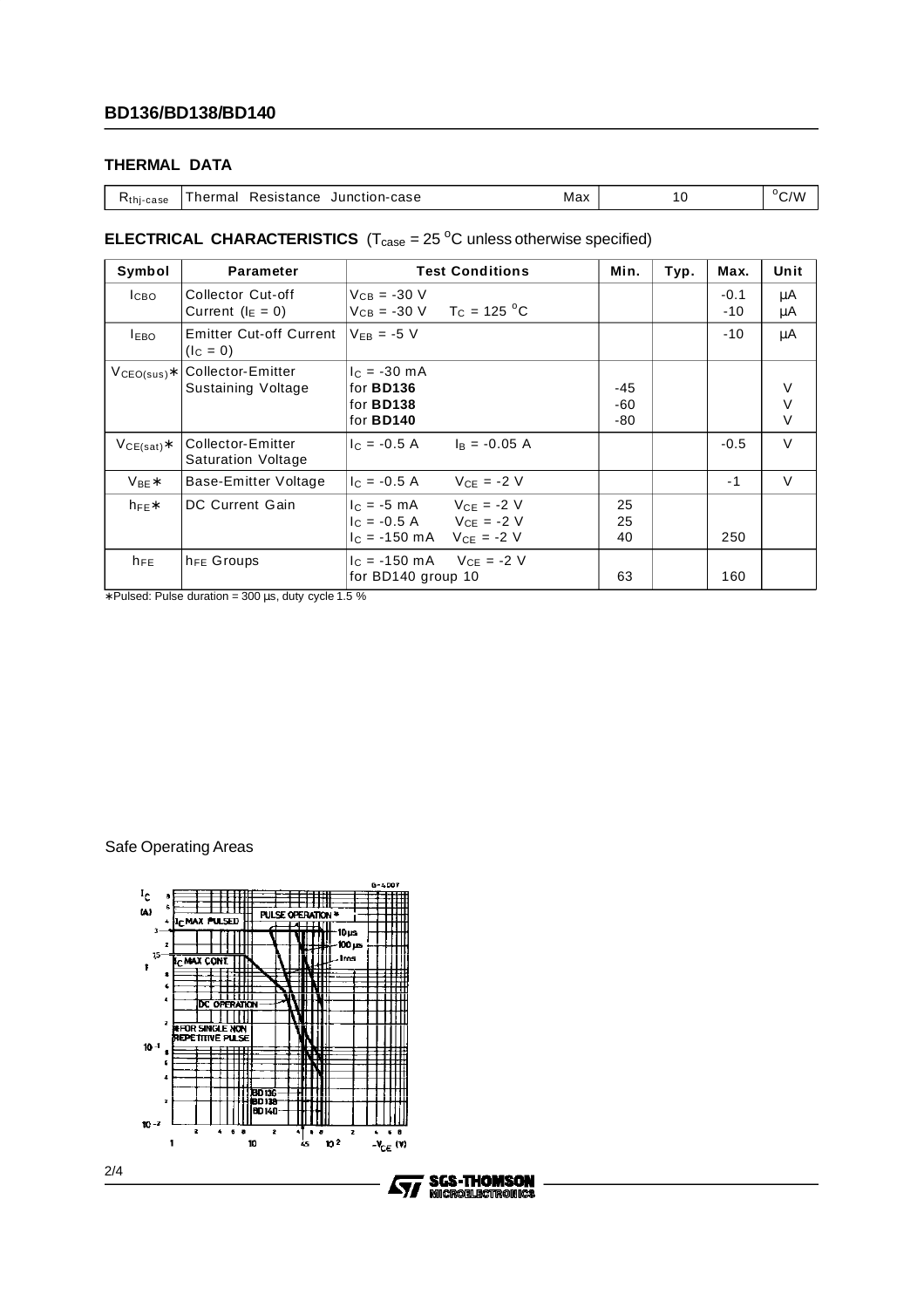| DIM.                      | mm         |      |      | inch  |       |       |  |
|---------------------------|------------|------|------|-------|-------|-------|--|
|                           | MIN.       | TYP. | MAX. | MIN.  | TYP.  | MAX.  |  |
| A                         | 7.4        |      | 7.8  | 0.291 |       | 0.307 |  |
| B                         | 10.5       |      | 10.8 | 0.413 |       | 0.445 |  |
| $\sf b$                   | 0.7        |      | 0.9  | 0.028 |       | 0.035 |  |
| b1                        | 0.49       |      | 0.75 | 0.019 |       | 0.030 |  |
| $\mathsf C$               | 2.4        |      | 2.7  | 0.040 |       | 0.106 |  |
| c1                        | $1.0$      |      | 1.3  | 0.039 |       | 0.050 |  |
| D                         | 15.4       |      | 16.0 | 0.606 |       | 0.629 |  |
| ${\bf e}$                 |            | 2.2  |      |       | 0.087 |       |  |
| e3                        | 4.15       |      | 4.65 | 0.163 |       | 0.183 |  |
| $\mathsf F$               |            | 3.8  |      |       | 0.150 |       |  |
| G                         | $\sqrt{3}$ |      | 3.2  | 0.118 |       | 0.126 |  |
| $\boldsymbol{\mathsf{H}}$ |            |      | 2.54 |       |       | 0.100 |  |
| H2                        |            | 2.15 |      |       | 0.084 |       |  |





**Ayy SGS-THOMSON**<br>Reformation